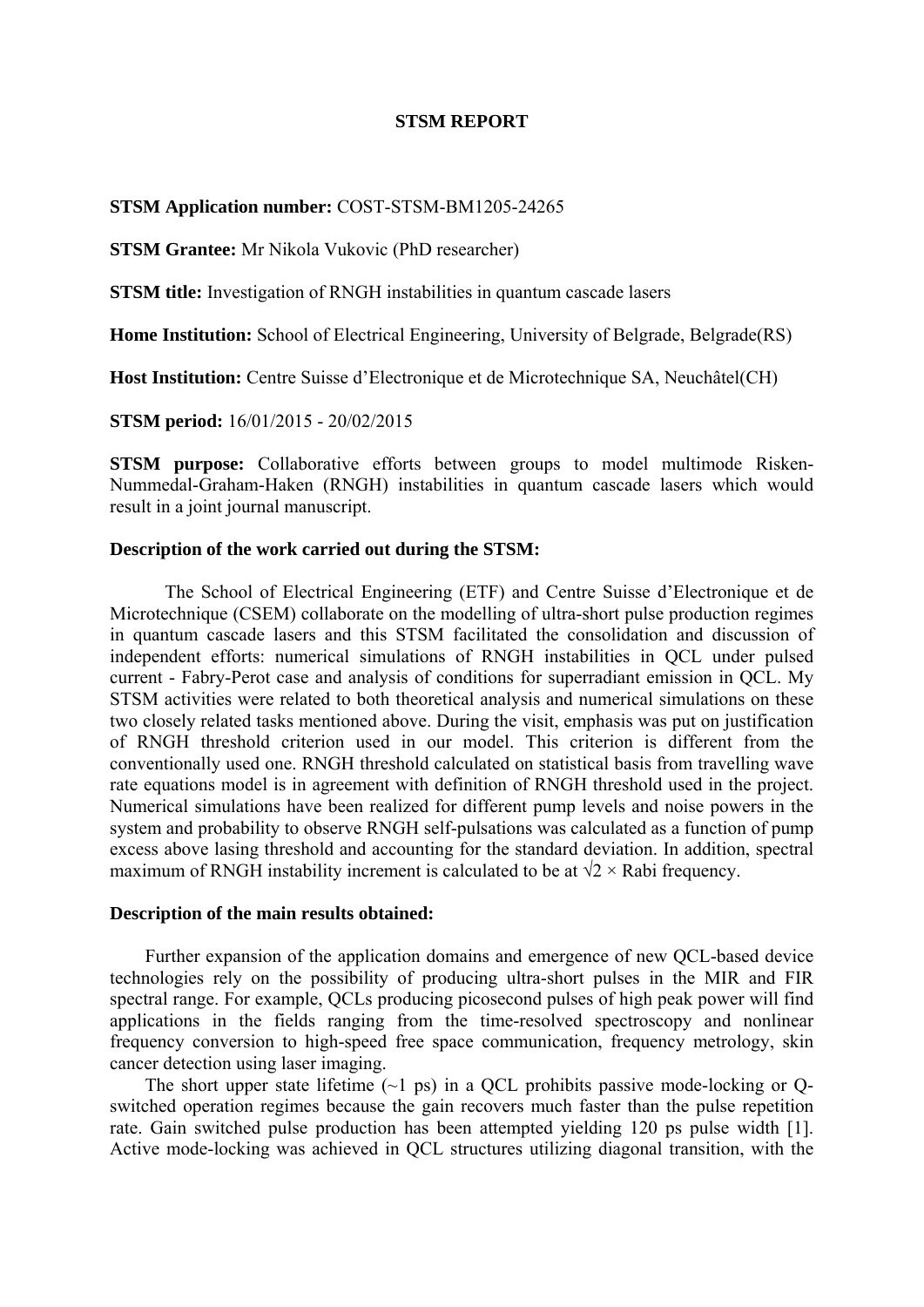upper state lifetime being increased to 50 ps so as to match the cavity round-trip time [2]. However, diagonal transition rendered QCL operation temperature out of the practical use.

Another possibility to produce short MIR pulses stems from experimental observations that certain QCLs exhibit, at a low threshold [3], features of RNGH instabilities [4,5] and hence might be capable of self-pulsations. However the second-order interferometric autocorrelation measurements showed that in typical QCL laser cavity (2-4 mm long), pulses have significant stochastic constituent.

Large-signal RNGH self-pulsations have a set of characteristic features that are common with the Dicke superradiance *(SR)* [6]. Since *SR* regime is a known approach to produce high power ultra-short pulses, we have quested if QCL subjected to RNGH instabilities are capable of SR emission.

In conventional ring lasers, second threshold for RNGH instabilities is at least 9 times above lasing threshold. In QCLs, short upper state relaxation time and spatial hole burning in the population inversion were only partially attributed in [3] as the origin of low-threshold RNGH instabilities. A saturable absorber, due to Kerr-lensing effect in the ridge waveguide of QCL cavity has been additionally evoked in [3] in order to explain low 2<sup>nd</sup> threshold.

As medium polarization P is the driving parameter in the system, along with carrier population, we examined the impact of the induced grating of the medium polarization on the CW lasing stability. Such grating is induced by standing wave mode pattern in the cavity, in the same way as the carrier population grating. We find that inclusion of such grating allows us to explain low second threshold in QCLs, without evoking an assumption of a saturable absorber and Kerr-lensing effect in the ridge waveguide of QCL.

CW lasing stability was examined by linear expansion of Maxwell-Bloch equations regarding small perturbations in the field E, medium polarization P and carrier density N as well as their spatial harmonics. The spectrum of the Lyapunov exponent of the resulting 9x9 matrix may show only one mode with positive increment. Applying the spectral conditions for multimode RNGH instabilities [4], we find that second threshold is at  $p_{th2}=2.35$  in 100  $\mu$ m cavity and  $p_{th2}=1.05$  in 4 mm cavity (Fig.1). Predicted low second threshold in long cavity MIR QCLs is in agreement with numerous experimental reports and QCL spectral data.



Figure 1. Cavity roundtrip gain for multimode RNGH instabilities in short  $(L=100\mu m)$  and long  $(L=4mm)$ cavities.

Predictions of the Lyapunov stability analysis were verified via numerical simulations with the travelling wave rate equations model of Ref.[7]. In the short cavity and above RNGH instabilities threshold, at p=2.5, the large-amplitude emission burst is followed by steady state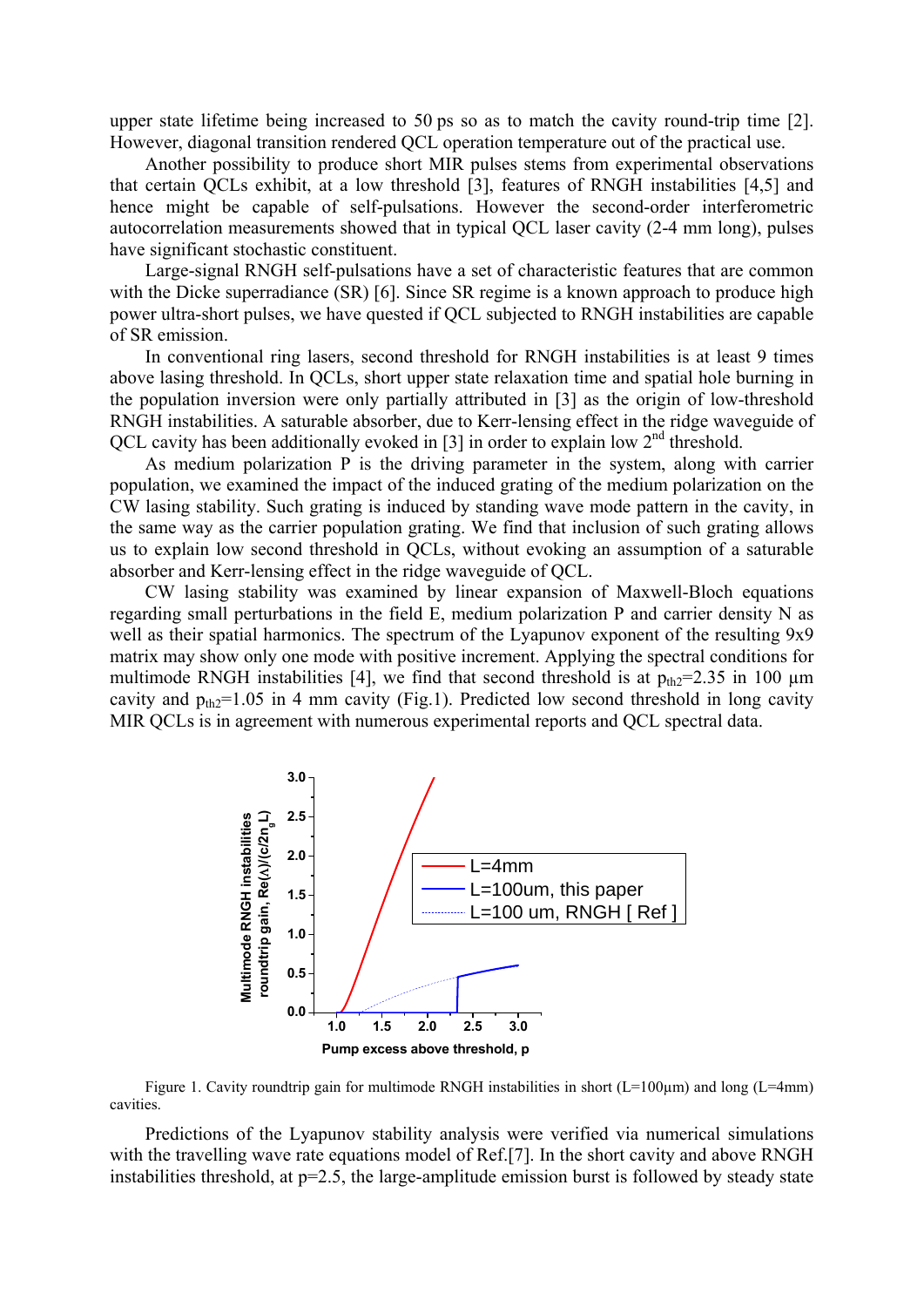oscillations (Fig.2(b)). The system attractor plotted in the plane of carrier density N and medium polarization P exhibits similar features in the first burst and regular oscillations. The amplitude P reaches about half of initial carrier density N/2, indicating (i) SR emission burst at the onset of emission and (ii) large-signal regular RNGH self-pulsation. Note the characteristic 8-shape of the attractor for RNGH self-pulsations. At p=1.5 (below RNGH threshold), amplitude of P is well below N/2 value, indicating that the decay process is not coherent. In long devices and above RNGH instabilities threshold  $(p=1.5$  in Fig.2(c)), the system exhibits irregular pulsations, in agreement with expectations from the long cavity roundtrip time. System attractor exhibits the same 8-shape form attesting for RNGH instabilities. Incoherent emission of different domains across the sample results in the absence of the first SR burst.



Figure 2. Output power waveform and P-N attractor in the short cavity QCL below (a) and above (b) RNGH threshold, and in the long cavity above RNGH threshold (c).

We noticed that RNGH instabilities observed from numerical simulations are not in a perfect agreement with the second threshold conditions as proposed by Risken, Nummedal [4] and Graham Haken [5]. Specifically, the original RNGH theory for multimode instabilities in a CW laser requires that the increment (real part of Lyapunov exponent) for small variations of the laser parameters is positive at the frequency of the first adjacent cavity mode (Fig. 1 dashed blue curve). However we obtain better agreement between numerical simulations and analytical prediction of the second threshold if we require that the spectral maximum of increment is located at the first adjacent cavity mode (Fig. 1, solid blue curve). In order to unambiguously confirm the value of second threshold, we compare it with the statistical outcome from numerical simulations based on the travelling wave rate equation model [7]. As a model system we use a short cavity sample  $(L=100\mu m)$ . The travelling wave rate equation model incorporates Langevin force terms that seed the spontaneous polarization noise into the system. For each pump excess above lasing threshold p, we perform series of numerical simulations at different spontaneous polarization noise power injected into the system. Fig 3 shows that corresponding output power of amplified spontaneous emission  $P_{sp}$  varies over 6 orders of magnitude, while the second threshold does not show large variations (Fig 4).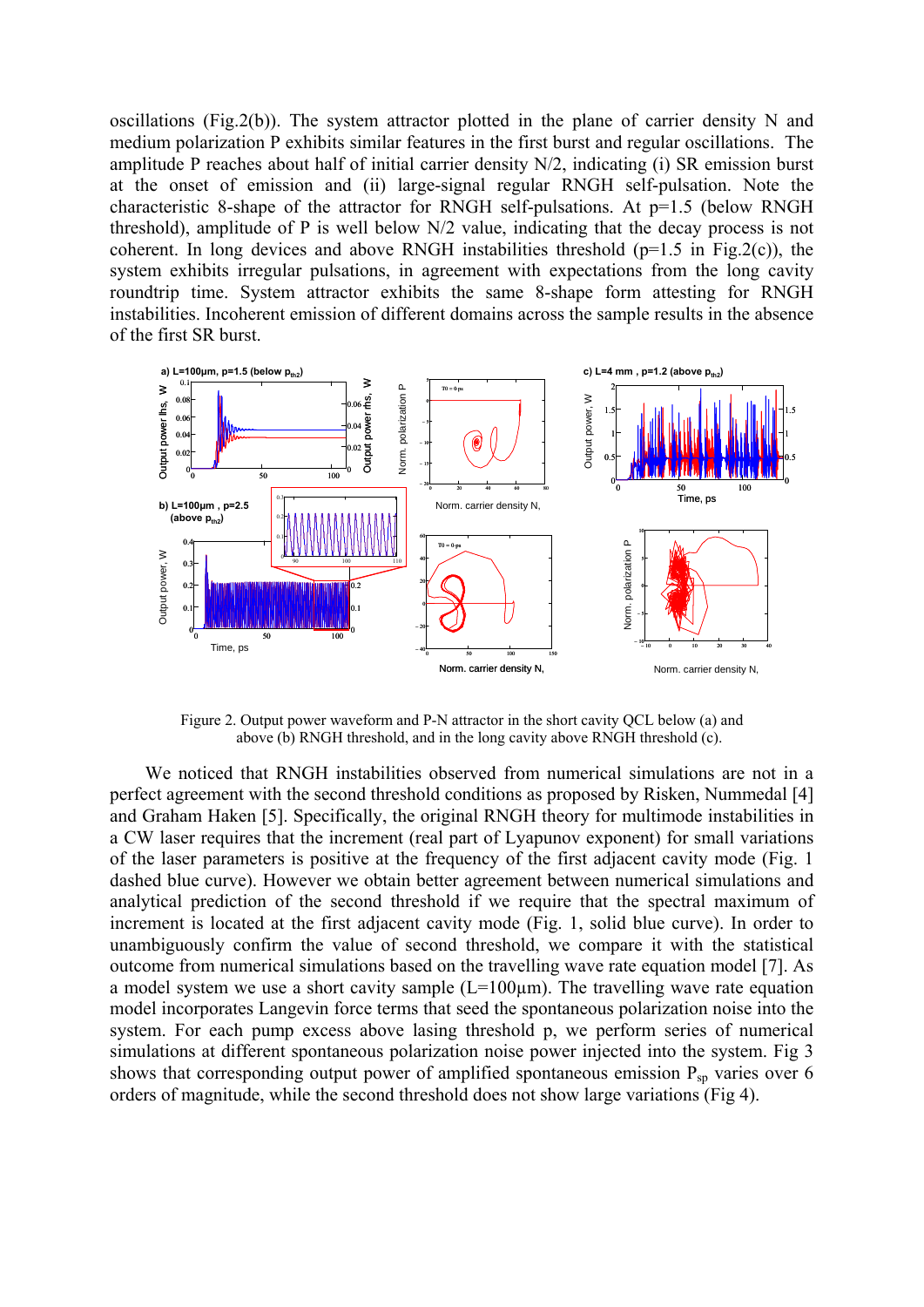

Figure 3: Output power of amplified spontaneous emission at below lasing threshold (p=0.9 for different levels of spontaneous polarization noise used in numerical simulations.

In Fig 4, for each set of parameters  $(p, P_{\text{sp}})$  we perform a series of 20 simulations and indicate a probability to observe RNGH instabilities as a ratio n/20, with n being a number of realizations with RNGH instabilities. These data are displayed in Fig. 4 as columns and indicate that there is no RNGH instabilities for pump excess above lasing threshold  $p=1.5$ . This is in contradiction with traditional RNGH threshold conditions. (In Fig 1, dashed blue curve indicates the second threshold of 1.25).

At the same time, few realizations at  $p=2$  indicates RNGH instabilities. Moreover, there is no systematic correlations at higher p between probability to observe RNGH instabilities and spontaneous noise power  $P_{sp}$ . Therefore in Fig 4 we also plot a curve indicating the average probability (at different  $P_{sp}$ ). Each p, the indicated probability of RNGH instabilities is thus based on 80 realizations and has a dispersion of 0.056.

The RNGH instabilities start to develop at p between 2 and 2.5, with  $p=2.5$  being the first point for which such probability exceed the uncertainty range. This is in reasonable agreement with the second threshold value of 2.35 obtained in Fig 3 (solid blue curve) using modified condition that the spectral maximum of instability increment shall be located at the first adjacent cavity mode.



Figure 4: Probability to observe RNGH instabilities is plotted as a function of pump excess above lasing threshold p, with standard deviation. See further explanations in the text.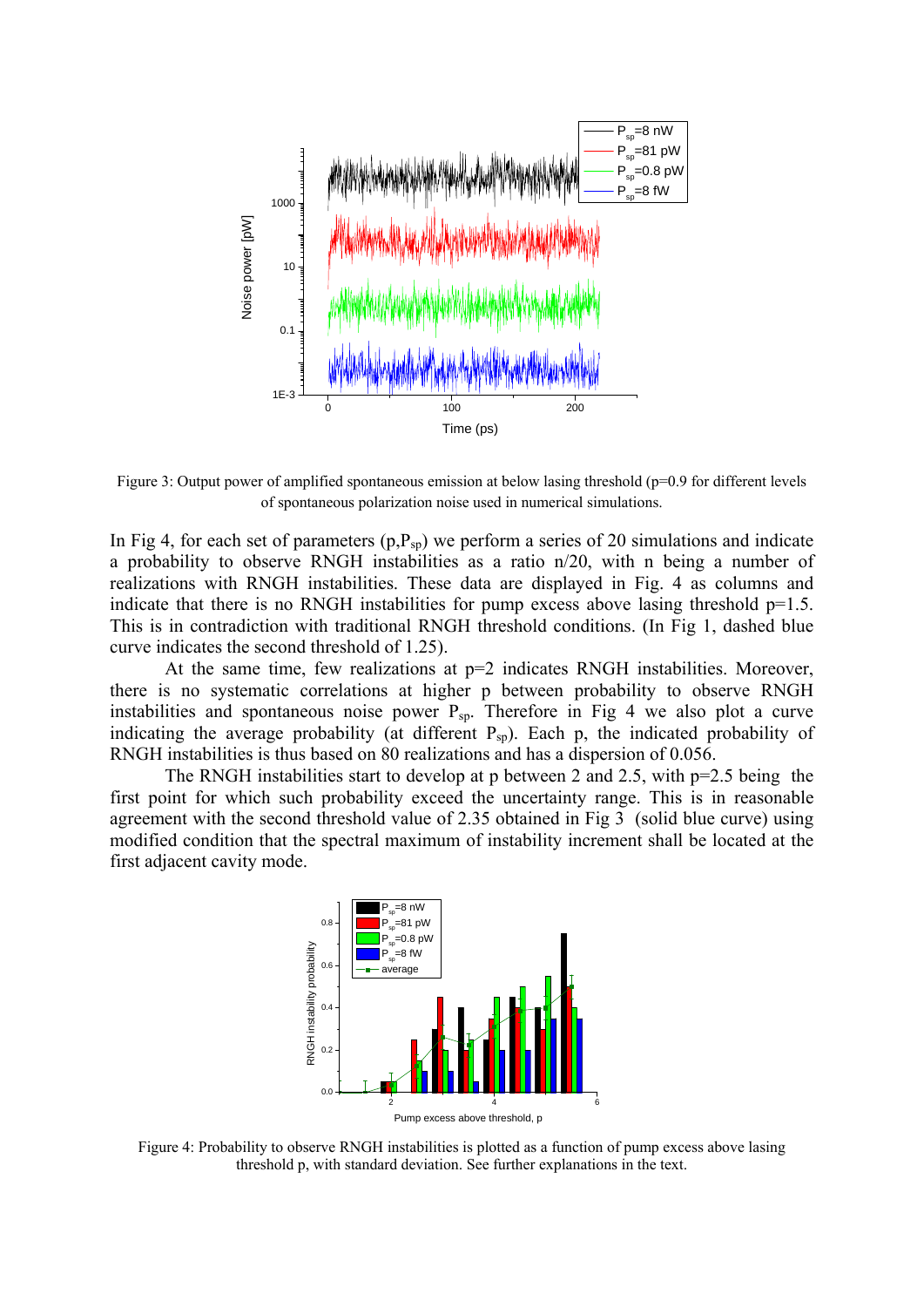## **Mutual benefits for the Home and Host institutions:**

Collaboration with the host Dr Dmitri Boiko at CSEM was very useful and stimulating, with many aspects of multimode RNGH instability modelling in QCLs discussed between the visitor and host. A draft of joint manuscript was difficult to complete without possibility to have discussions in person, as it requires having 10-15 such meetings during 1 month period. The working visit was the most efficient way to accomplish this objective. By discussing challenges encountered and the work completed to date, both groups have a better understanding of possible critical areas which require further elucidation.

## **Future collaboration with the Host institution (if applicable):**

ETF and CSEM will continue their collaboration on this topic. In the short-term it is desirable to complete the manuscript for publication.

## **Foreseen journal publications or conference presentations expected to result from the STSM (if applicable):**

Planned joint publication, conference presentation at 8<sup>th</sup> Photonics Workshop: Kopaonik, 8-12. 3. 2015, submitted abstract for CLEO/Europe-EQEC 2015 conference is under evaluation.

## **References**

[1] R. Paiella *et al.*, "High-speed operation of gain-switched midinfrared quantum cascade lasers," *Appl. Phys Lett.* vol 75, p 2536, 1999.

[2] C. Wang *et al.*, "Mode-locked pulses from mid-infrared Quantum Cascade Lasers," *Opt. Express* vol 17, p 12929, 2009.

[3] A. Gordon *et al.*, "Multimode regimes in quantum cascade lasers: From coherent instabilities to spatial hole burning," *Phys. Rev. A* vol.77, p.053804, 2008.

[4] H. Risken and K. Nummedal, "Self-Pulsing in Lasers," J. Appl. Phys. **39**, 4663, (1968). [5] R. Graham and H. Haken, Quantum Theory of Light Propagation in a Fluctuating Laser-Active Medium, Z. Phys. vol 213, 420, 1968.

[6] R. H. Dicke, "Coherence in spontaneous radiation processes," Phys. Rev. **93**, 99 (1954). [7] D. L. Boiko, P. P. Vasil'ev, "Superradiance dynamics in semiconductor laser diode structures," Opt. Express **20**, 9501, (2012).